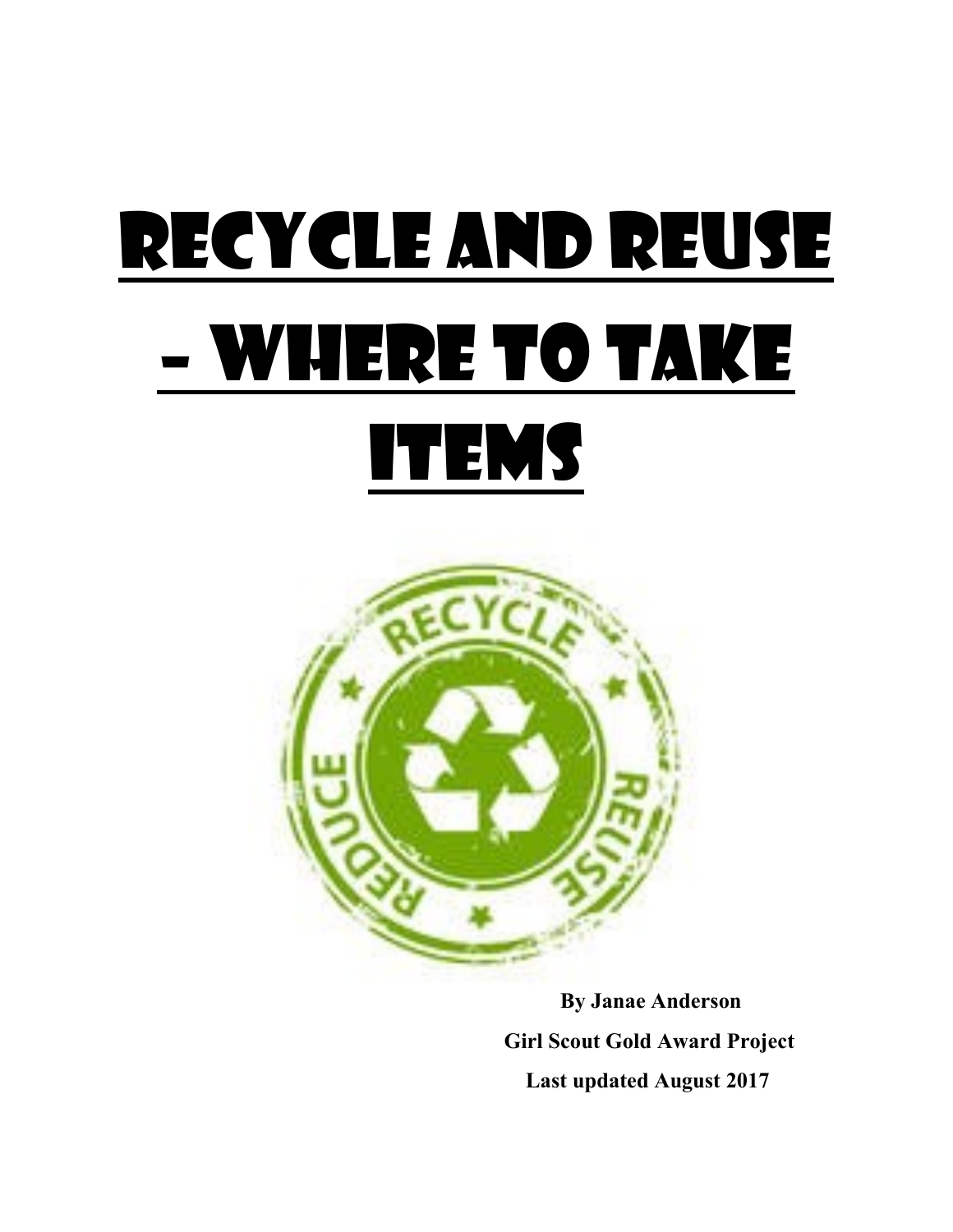To view the complete list, it can be found after June 30<sup>th</sup> on Elk County Community Recycling Center on Facebook. This list will continue to be updated on a regular basis.

Adhesives

Elk County Community Recycling Center (on collection dates)

Aerosol Cans

• Elk County Community Recycling Center

Air Conditioners

- Elk County Community Recycling Center (must prove Elk County residency to be free, there is a fee for residents outside of Elk County)
- Premier Metal & Recycling, Inc.

Aluminum – see Metal

Aluminum Cat Food Cans – see Pop Cans

Aluminum Cans – see Pop Cans

Aluminum House Siding

• Premier Metal & Recycling, Inc.

Antifreeze

Elk County Community Recycling Center (on collection dates)

Answering Machines

• Elk County Community Recycling Center

Appliances

• Premier Metal & Recycling, Inc.

Art Prints – see Posters

Art Supplies

• Boys' and Girls' Club

Audio Books – see Books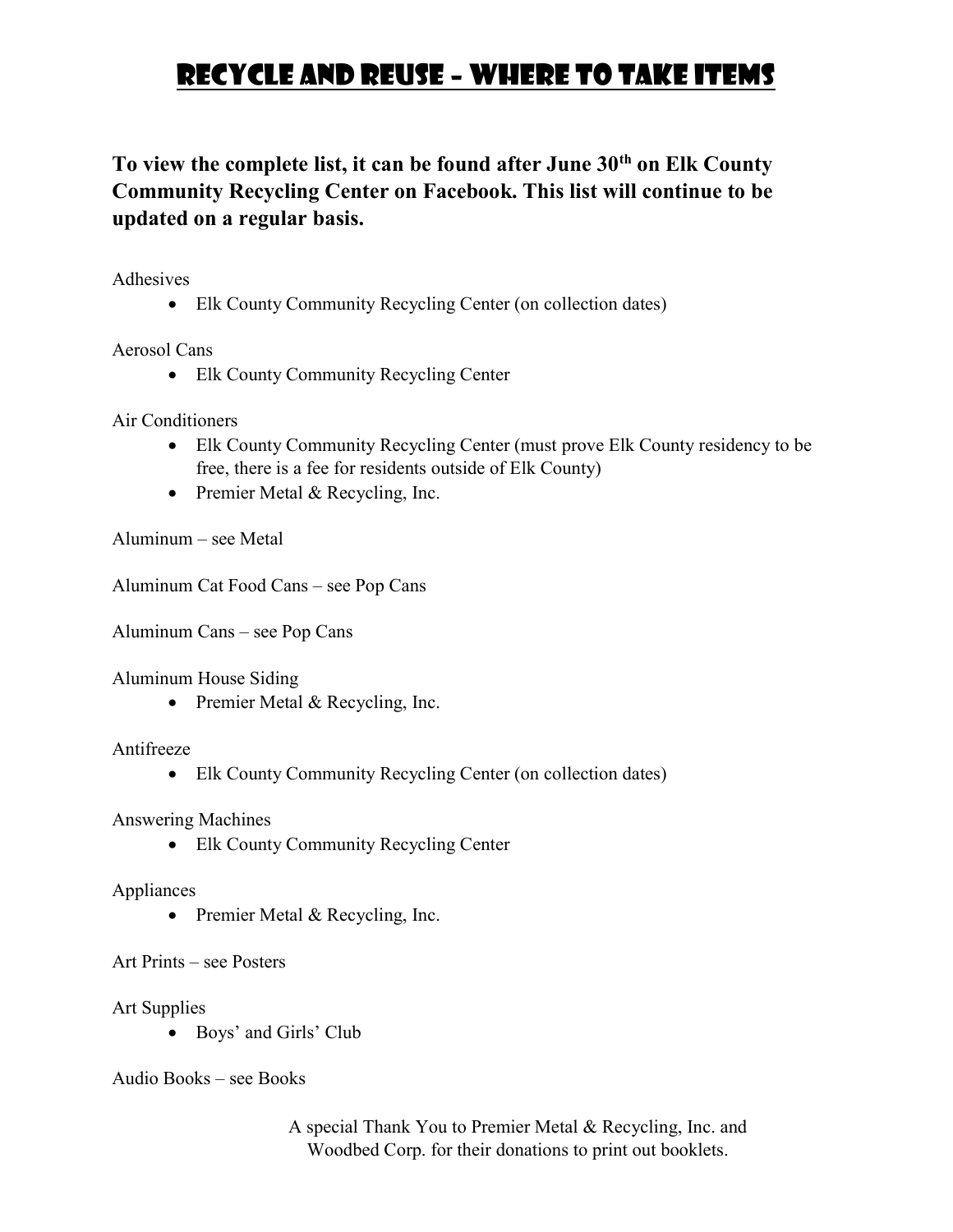Baby Clothes – see Clothing

Baby Food and Formula

• Catholic Charities

Baby Lotion

• Catholic Charities

Ballasts (Electronic, PCB, non-PCB)

- Elk County Community Recycling Center
- Premier Metal & Recycling, Inc.

Bath Towels – see Towels

**Batteries** 

- ATV
	- o Elk County Community Recycling Center
	- o Premier Metal & Recycling, Inc.
- Car
	- o Elk County Community Recycling Center
	- o Premier Metal & Recycling, Inc.
- Household (Alkaline, Button Cells, Carbon Air, Lead Acid, Lithium, Lithium Ion, Mercury, Nickel Cadium, Zinc Air
	- o Elk County Community Recycling Center
- Motorcycle
	- o Elk County Community Recycling Center
	- o Premier Metal & Recycling, Inc.

Bedding (new or used in good condition)

CAPSEA

Bi-Metal Cans

• Elk County Community Recycling Center

Bikes

• Premier Metal & Recycling, Inc.

Baby Clothes – see Clothes

Baby Powder (New)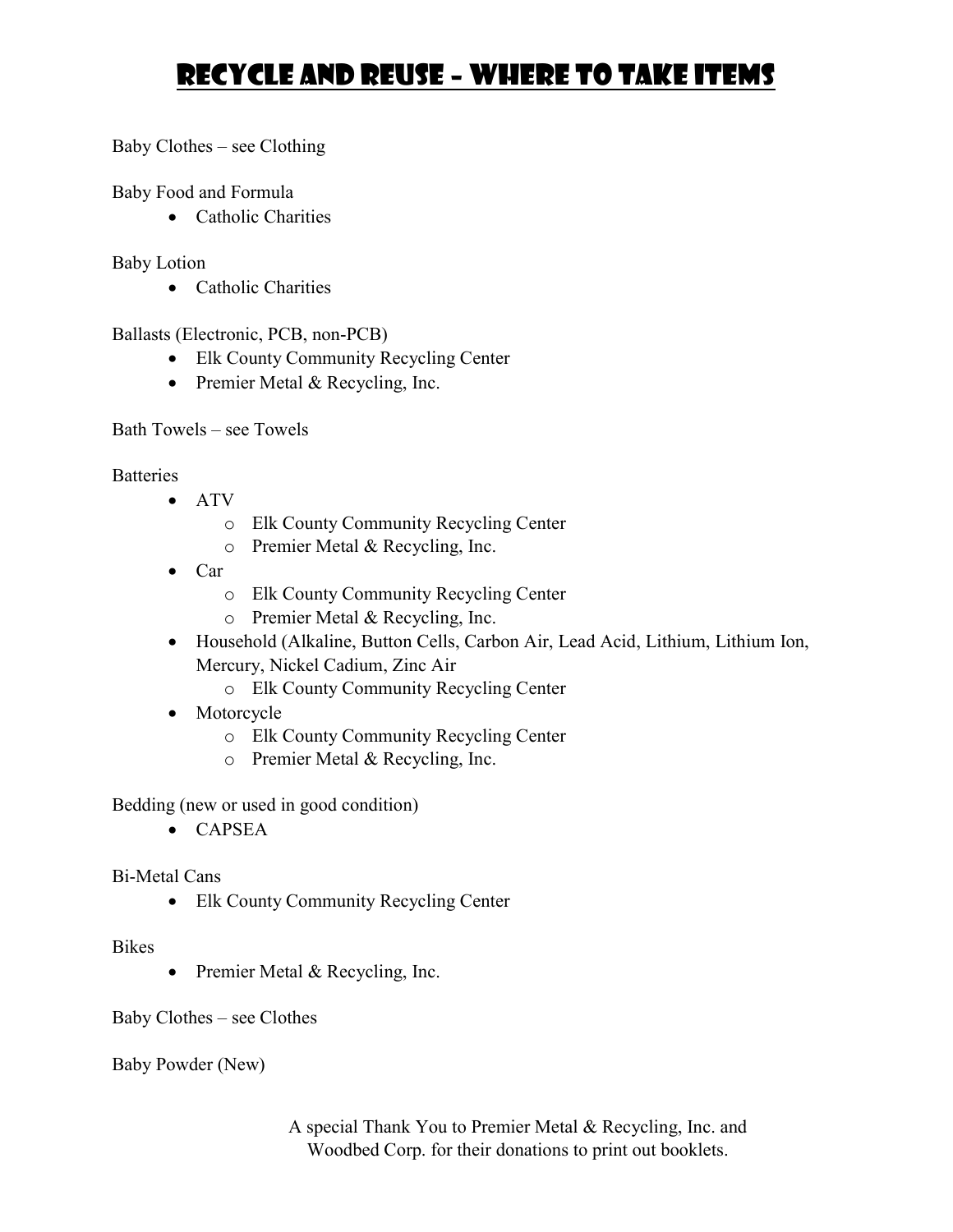CAPSEA

Baby Wipes (New)

CAPSEA

Baby Monitor

- New or Very Good Condition
	- o CAPSEA
- Broken
	- o Elk County Community Recycling Center

Blankets – see Towels

Bleach

• Elk County Humane Society

Blenders

• Elk County Community Recycling Center

Body Lotions – see Lotion

Body Wash – see Soap

Bottles, Plastic – see Plastic Bottles

#### Books

- Good Condition
	- o Boys' and Girls' Club
	- o St. Marys Public Library
	- o Community Nurses (on collection dates)
- Damaged (Hardback, Paperback, Textbooks)
	- o Elk County Community Recycling Center
- Audio Books on tape or CDs
	- o Community Nurses (on collection dates)
- Encyclopedias
	- o Elk County Community Recycling Center
- Travel Guides
	- o Max 2 years old Community Nurses (on collection dates)
	- o Older Elk County Community Recycling Center

Box Tops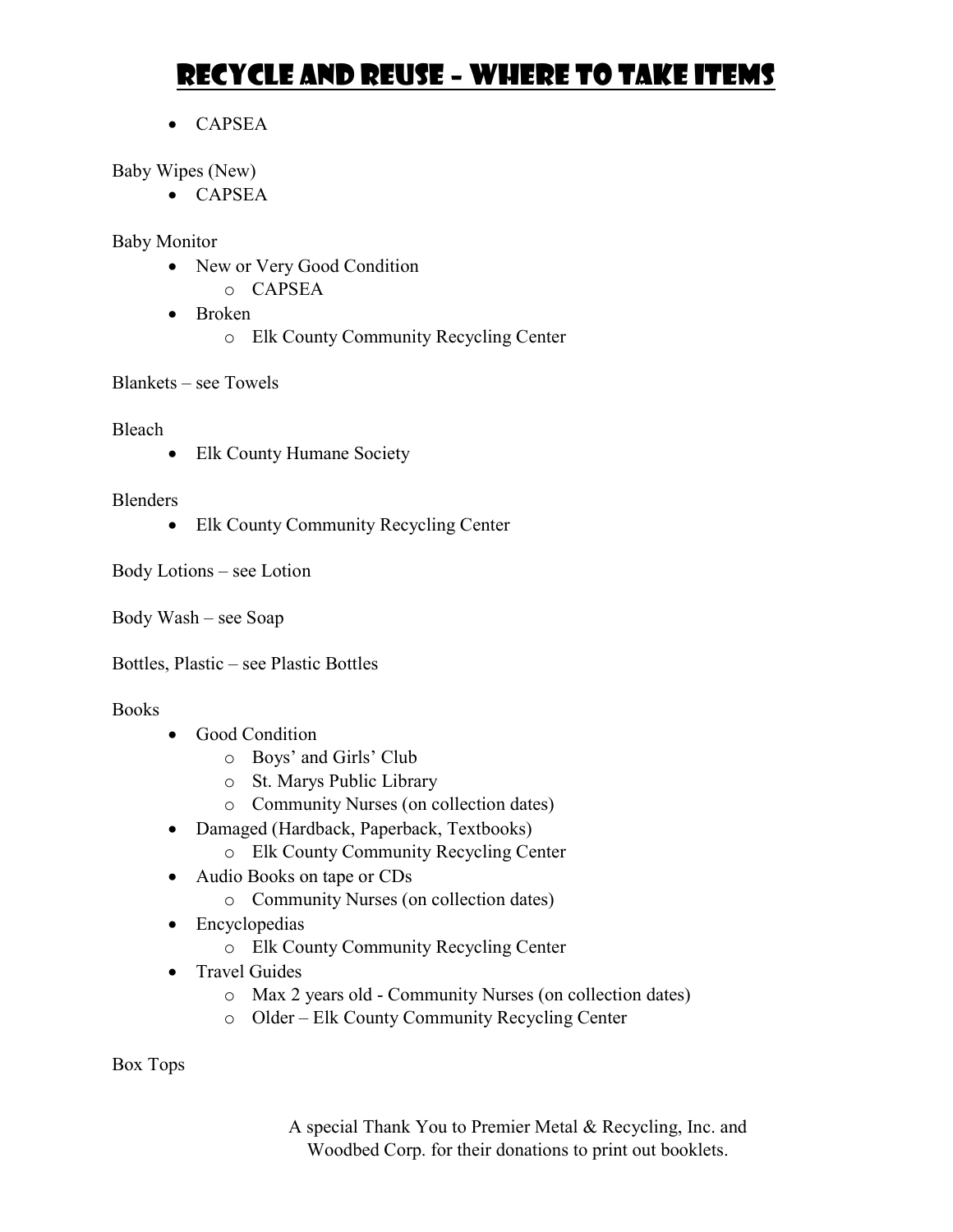Elk County Community Recycling Center

Branches (Tree - small branches)

Woodbed Corp.

Brass – see Metal

Bread Machines

• Elk County Community Recycling Center

Bulbs – see Light Bulbs

Bullet Casings

• Premier Metal & Recycling, Inc.

#### Cameras

Elk County Community Recycling Center

Cans (Crushed or Uncrushed) – see Metal

Cardboard – Corrugated (Boxes) and Paper Board (Food Boxes and 6 pack inserts)

• Elk County Community Recycling Center

Cassettes - Music

• Community Nurses (on collection dates)

Card Stock – see Paper

Cat Litter (Non-scoopable)

• Elk County Humane Society

Catalogs

Elk County Community Recycling Center

Car Rims (Aluminum)

• Premier Metal & Recycling, Inc.

CDs - Music

• Community Nurses (on collection dates)

#### CD Players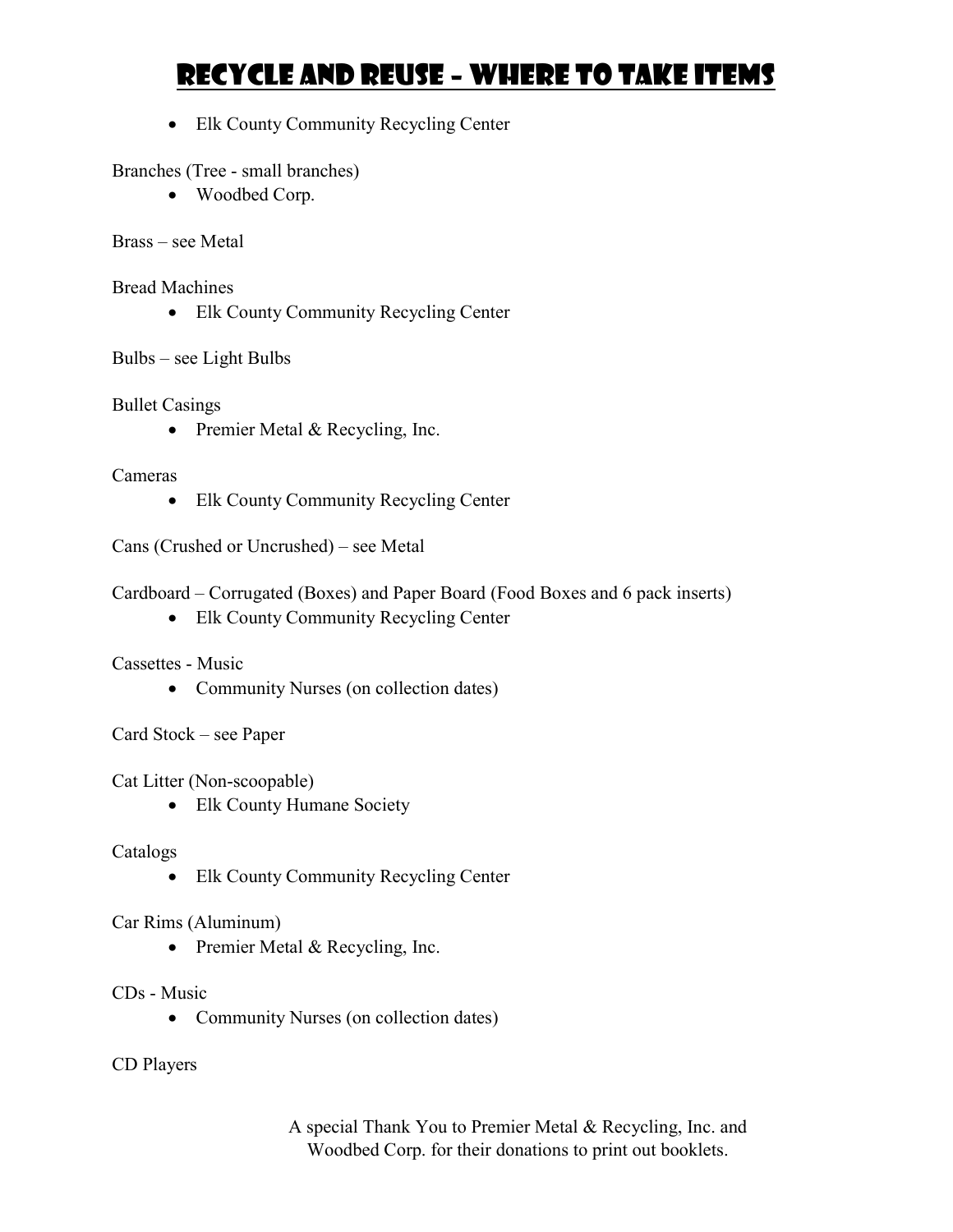• Elk County Community Recycling Center

#### Cell Phones

- $\bullet$  Usuable
	- o CAPSEA
- Unusable
	- o Elk County Community Recycling Center
	- o Elk County Humane Society

#### Christmas Trees

Woodbed Corp.

Circuit Boards/Testing Equipment

• Elk County Community Recycling Center

Clamshell Containers – see Plastic Bottles

Cleaning Supplies

CAPSEA

Clocks (regular, alarm, radio)

• Elk County Community Recycling Center

#### Clothing

- Baby Clothes
	- o Catholic Charities
- Childrens' Clothes (Clothes, Shoes, Boots, Coats, etc.)
	- o Guardian Angel Center

Coffee Machines (no glass pots)

Elk County Community Recycling Center

Conditioner (New Any Size and Unused Trial Sizes)

 $\bullet$  CAPSEA

Compressors

• Premier Metal & Recycling, Inc.

Cooking Oil (Used – Must Be Liquid, no solids or mixes)

Elk County Community Recycling Center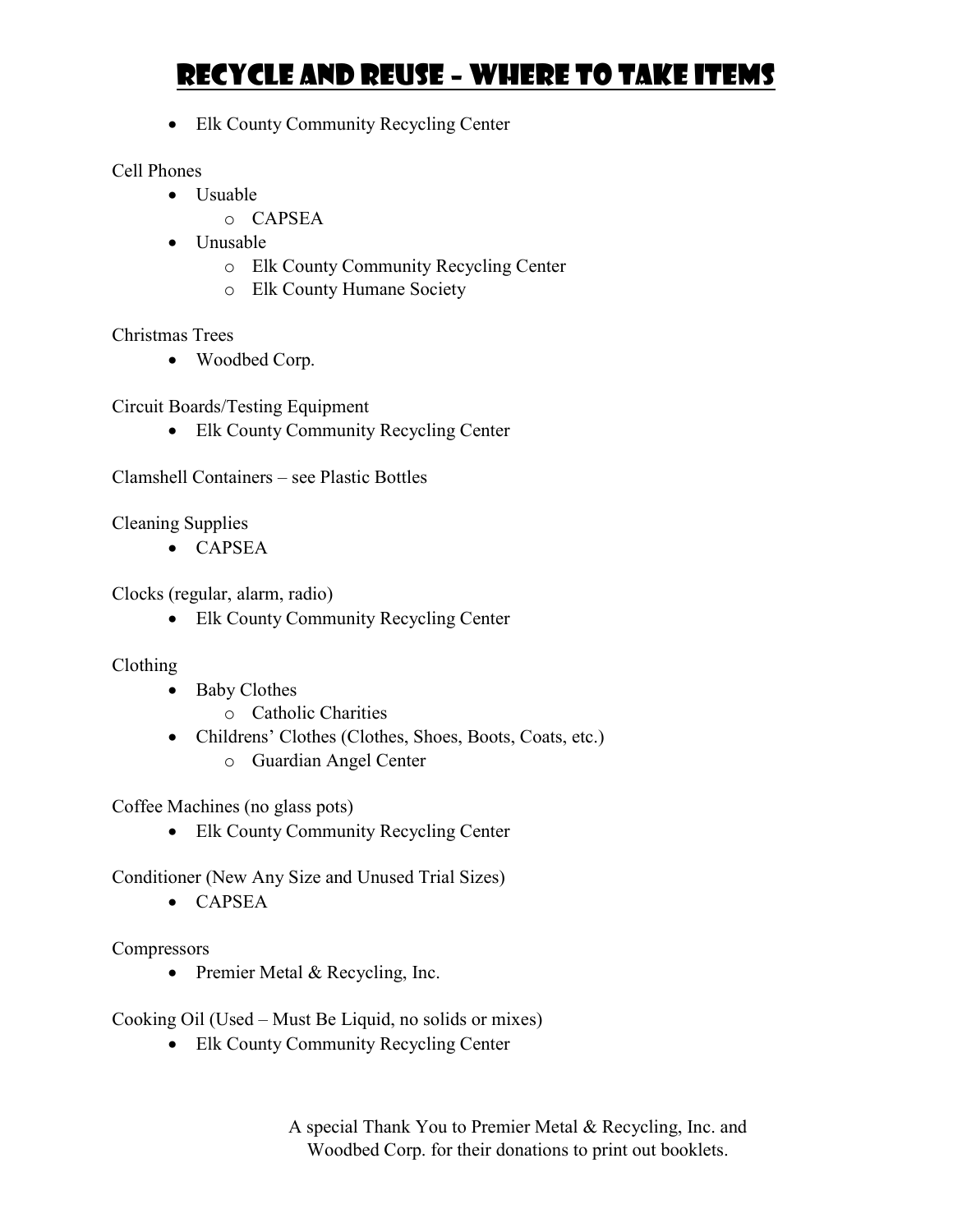Copiers

Elk County Community Recycling Center (there may be a charge)

Copper – see Metal

**Computers** 

• Elk County Community Recycling Center

Computer Software – see Software

Corrugated Cardboard (Boxes) – see Cardboard

Crutches – see Medical Equipment

Curling Irons

• Elk County Community Recycling Center

#### Dehumidifiers

- Elk County Community Recycling Center (must prove Elk County residency to be free, there is a fee for residents outside of Elk County)
- Premier Metal & Recycling, Inc.

#### Deoderant (New)

CAPSEA

Detergent – see Soap

Diapers

- CAPSEA
- Catholic Charities

#### Diaper Rash Cream

• Catholic Charities

Digital Scales – see Scales

Dishcloths – see Towels

Dishwater or Dishwasher Detergent – see Soap

Drain Cleaners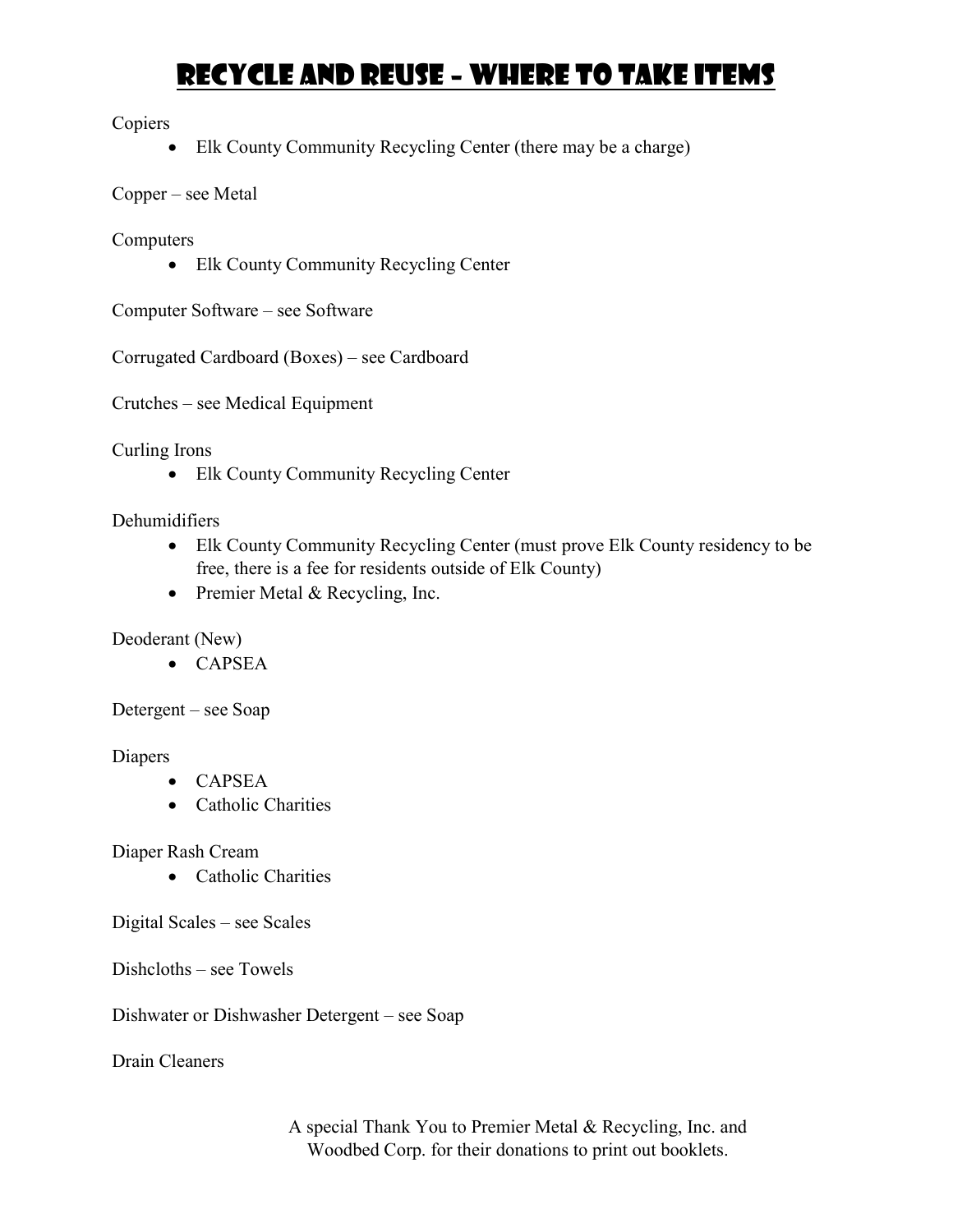Elk County Community Recycling Center (on collection dates)

Dryer Sheets – see Soap

Dryers – see Appliances

#### DVDs

• St. Marys Public Library

#### DVD Players

• Elk County Community Recycling Center

Electric Can Opener

• Elk County Community Recycling Center

Encyclopedias – see Books

Envelopes – see Paper

#### Eyeglass Cases

Dr. Dawn Luvaas

#### Eyeglass Lenses

Dr. Dawn Luvaas

#### Eyeglasses

- Dr. Dawn Luvaas
- Elk County Eye Clinic
- Save A Lot

Fax Machines

• Elk County Community Recycling Center

Feminine Hygiene Products

CAPSEA

Files and File Folders – see Paper

#### Flags – old and worn out

• American Legion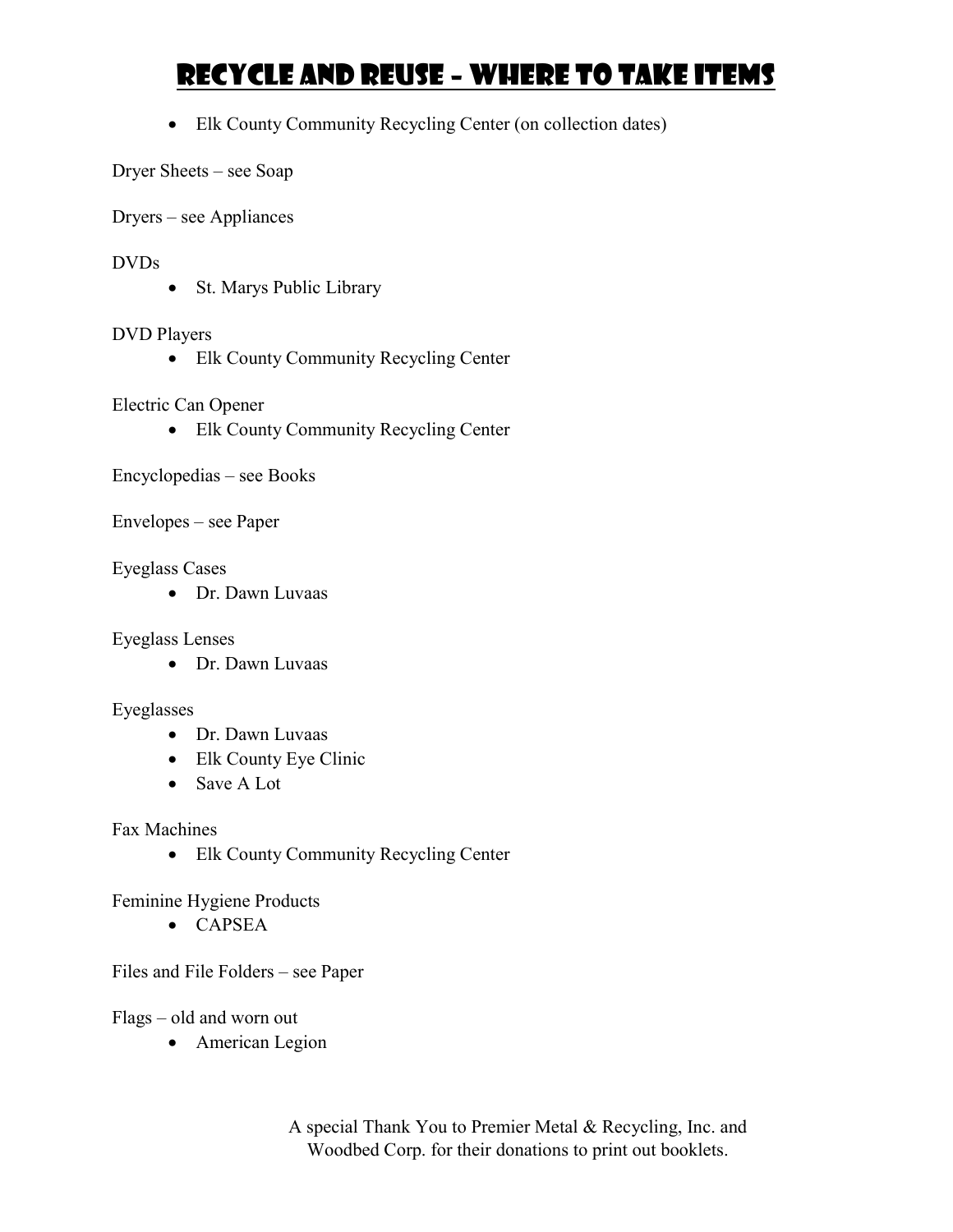Flammable Liquids

• Elk County Community Recycling Center

Food Items – Nonperishable food items that are not past their expiration date

- CAPSEA
- Christian Food Bank

Freezers – see Appliances

Fridge – see Refrigerators

Fertilizer

Elk County Community Recycling Center (on collection dates)

Fungicides

Elk County Community Recycling Center (on collection dates)

Furniture (Metal, ex: Metal Office Furniture) – see Metal

Glasses – See Eyeglasses

Games – see Toys

Game Consoles

• Elk County Community Recycling Center

Gas/Oil Mixtures – see Flammable Liquids

Gasoline – see Flammable Liquids

Glue

Elk County Community Recycling Center (on collection dates)

Grass and Grass Clippings

Woodbed Corp.

Grills

• Premier Metal & Recycling, Inc.

Hair Brushes, etc. (New)

CAPSEA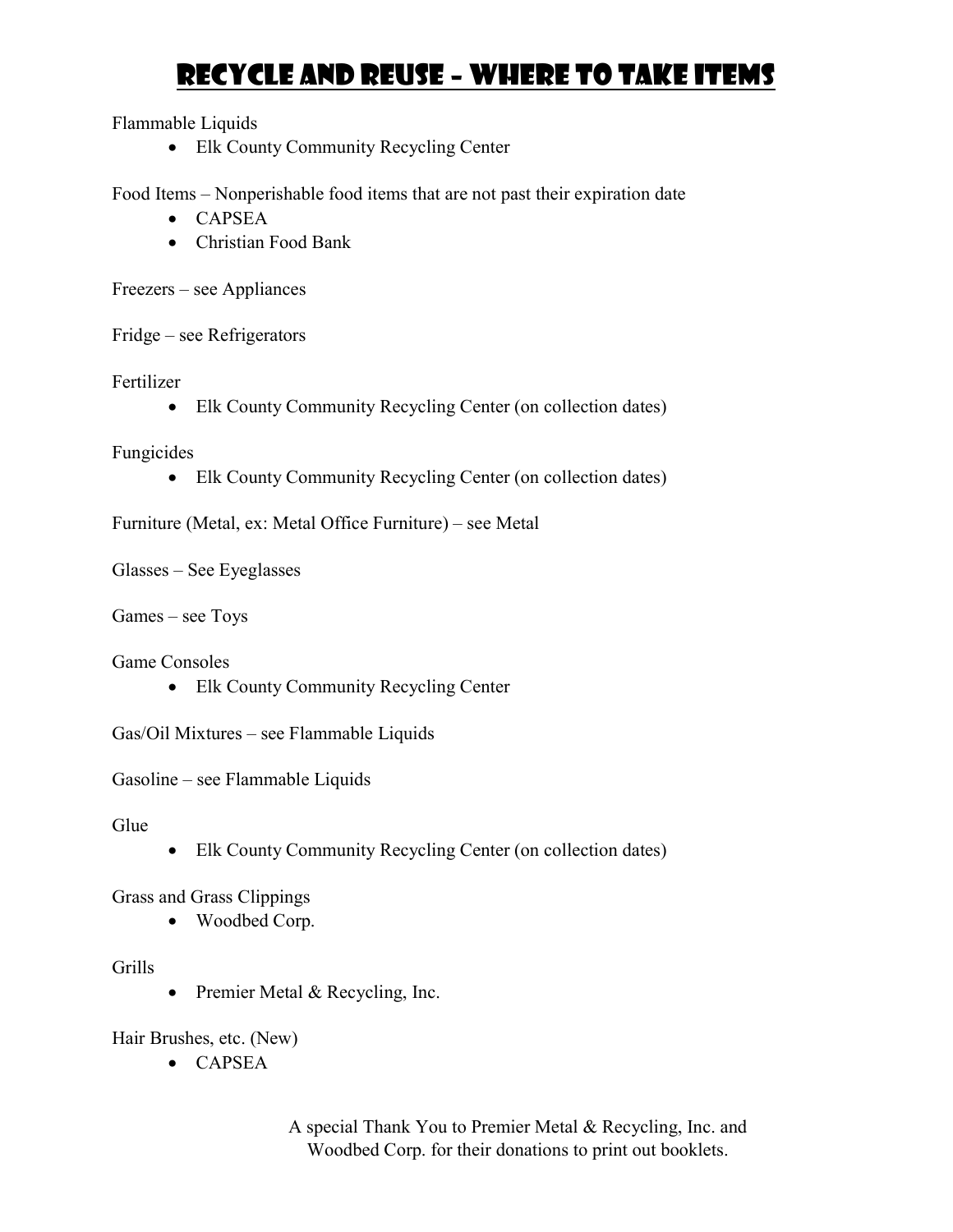#### Hair Dryers

• Elk County Community Recycling Center

Hand Sanitizer – see Soap

Hand Towels – see Towels

Hard Drives

• Elk County Community Recycling Center

#### **Herbicides**

Elk County Community Recycling Center

Hot Water Tank

• Premier Metal & Recycling, Inc.

#### Household Cleaning Agents

Elk County Community Recycling Center (on collection dates)

Ink Cartridges – used

- Elk County Community Recycling Center
- Elk County Humane Society
- Staples

#### **Insecticides**

• Elk County Community Recycling Center

#### Insulated Wire

• Premier Metal & Recycling, Inc.

Invoices – see Paper

Junk Mail – see Paper

Kerosene – see Flammable Liquids

#### Keyboards

• Elk County Community Recycling Center

Kitchen Towels – see Towels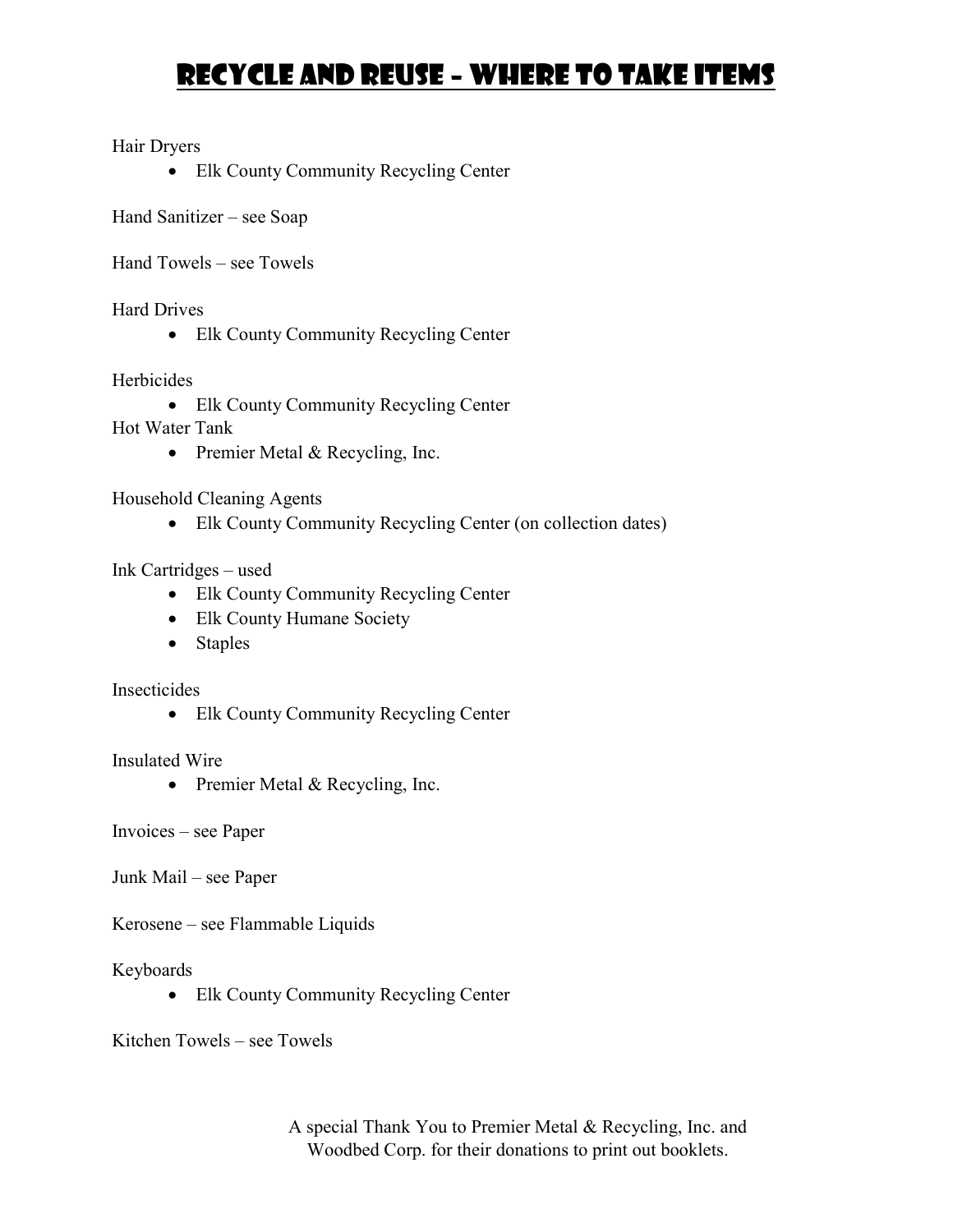Kleenex (New) – see Paper Products

Lamps (with bulbs removed)

• Elk County Community Recycling Center

Laptops

• Elk County Community Recycling Center

Laundry Detergent – see Soap

Lawn Furniture (Metal)

• Premier Metal & Recycling, Inc.

Lawn Mowers

• Premier Metal & Recycling, Inc.

Lead

• Premier Metal & Recycling, Inc.

Leaves

Woodbed Corp.

Lightbulbs

- CFL and fluorescent (there may be a charge for businesses) o Elk County Community Recycling Center
- $\bullet$  New (any kind)
	- o CAPSEA

Lotion (New Any Size and Unused Trial Sizes)

CAPSEA

Manilla Folders – see Paper

• Elk County Community Recycling Center

Magazines

• Elk County Community Recycling Center

Mainframe Computers

• Elk County Community Recycling Center

Medical Equipment – Wheelchairs, walkers, crutches, etc.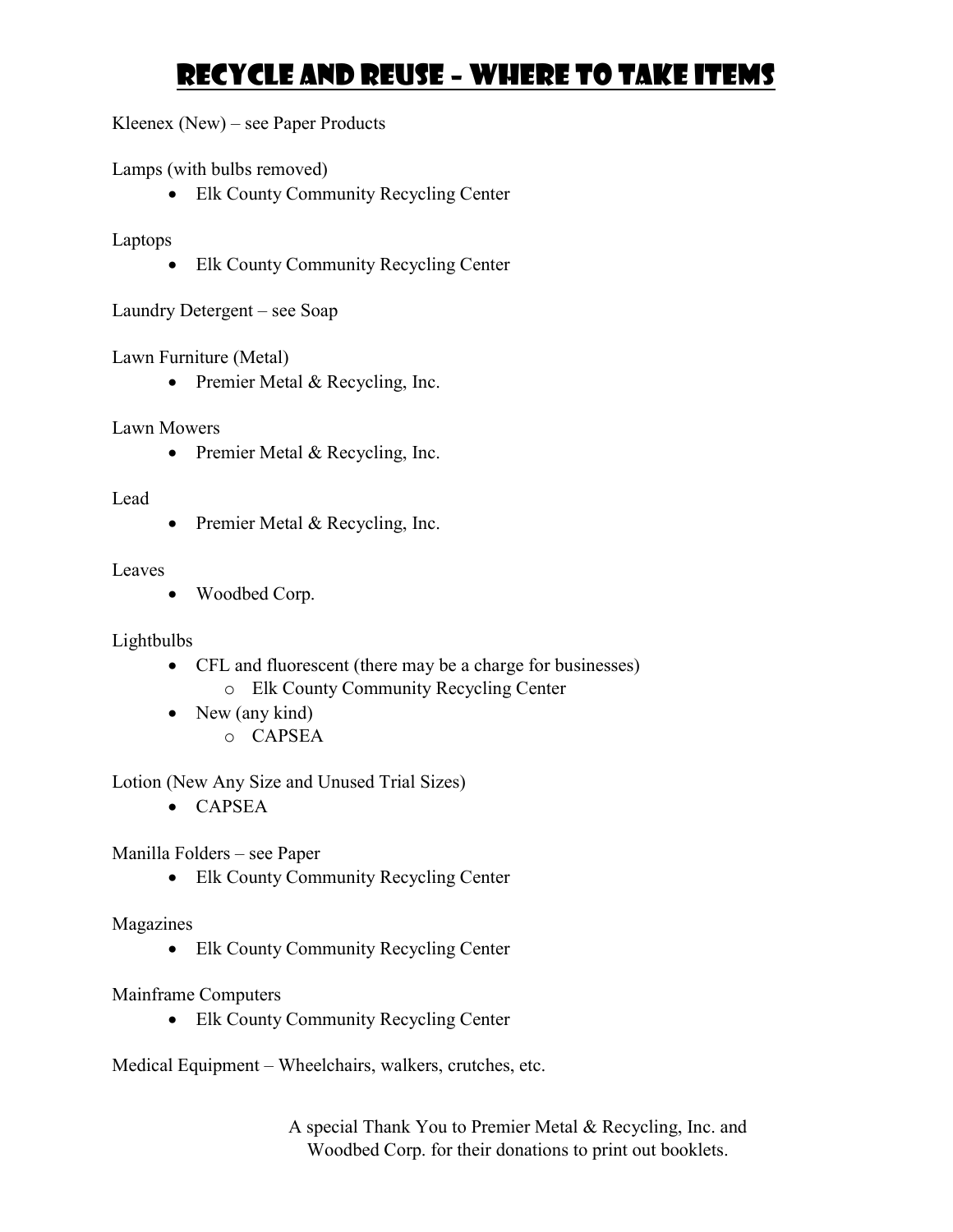LIFT

#### Medicine

- New: Adult or Children Tylenol, Cold Medicine, Ibuprofen, Benadryl, First Aid Cream, Band-Aids, Thermometers
	- o CAPSEA
- Outdate or Unused Over the counter, prescription, prescription patches, prescription ointments, samples, vitamins and medicines for pets. NOT ACCEPTED: Aerosol Cans, Hydrogen Peroxide, Medication from Businesses or Clinics, Needles (Sharps), or Thermometers.

#### NOTE: Inhalers, Ointments, Lotions, and Liquids are only accepted at the Elk County Sheriff's Department

- o Elk County Sheriff's Department
- o Johnsonburg Police Department
- o Ridgway Police Department
- o St. Marys Police Department

Metal – anything metal or that has metal in it (ex: bicycle, screen door, chair, etc.)

• Premier Metal & Recycling, Inc.

#### Microwave Ovens

• Elk County Community Recycling Center

#### Mixers

• Elk County Community Recycling Center

#### Modems

• Elk County Community Recycling Center

#### Monitors

• Elk County Community Recycling Center

Motor Oil (Used – no mixes)

• Elk County Community Recycling Center

#### **Motors**

• Premier Metal & Recycling, Inc.

#### Mouse (Computer)

• Elk County Community Recycling Center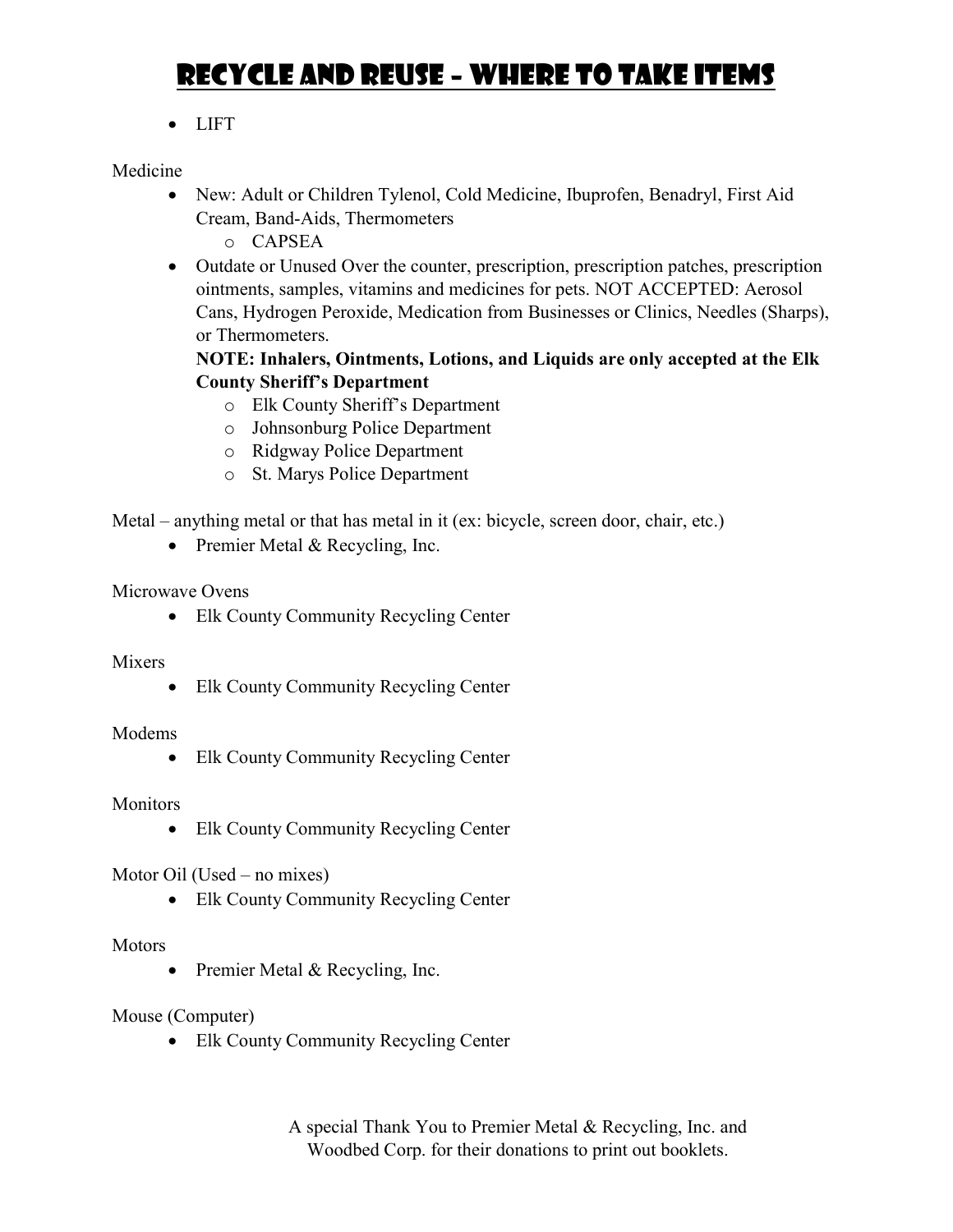Napkins (New) – see Paper Products

Newspapers and Inserts

Elk County Community Recycling Center

Office Paper – see Paper

Overhead Projectors – see Projector

#### Pagers

• Elk County Community Recycling Center

Paint (Oil based, Spray Paint)

• Elk County Community Recycling Center

Pallets

Woodbed Corp.

#### Paper

- New
	- o CAPSEA
	- o Elk County Humane Society Computer Paper
- Old or Used
	- o Elk County Community Recycling Center

Paper Board (Food Boxes and 6 Pack Inserts) – see Cardboard

Paper Products (New)

- CAPSEA
- Elk County Humane Society

Paper Towels – see Paper Products

Paper Towel Rolls

• Elk County Humane Society

Personal Computers

• Elk County Community Recycling Center

Pesticides (Solid and Liquid)

• Elk County Community Recycling Center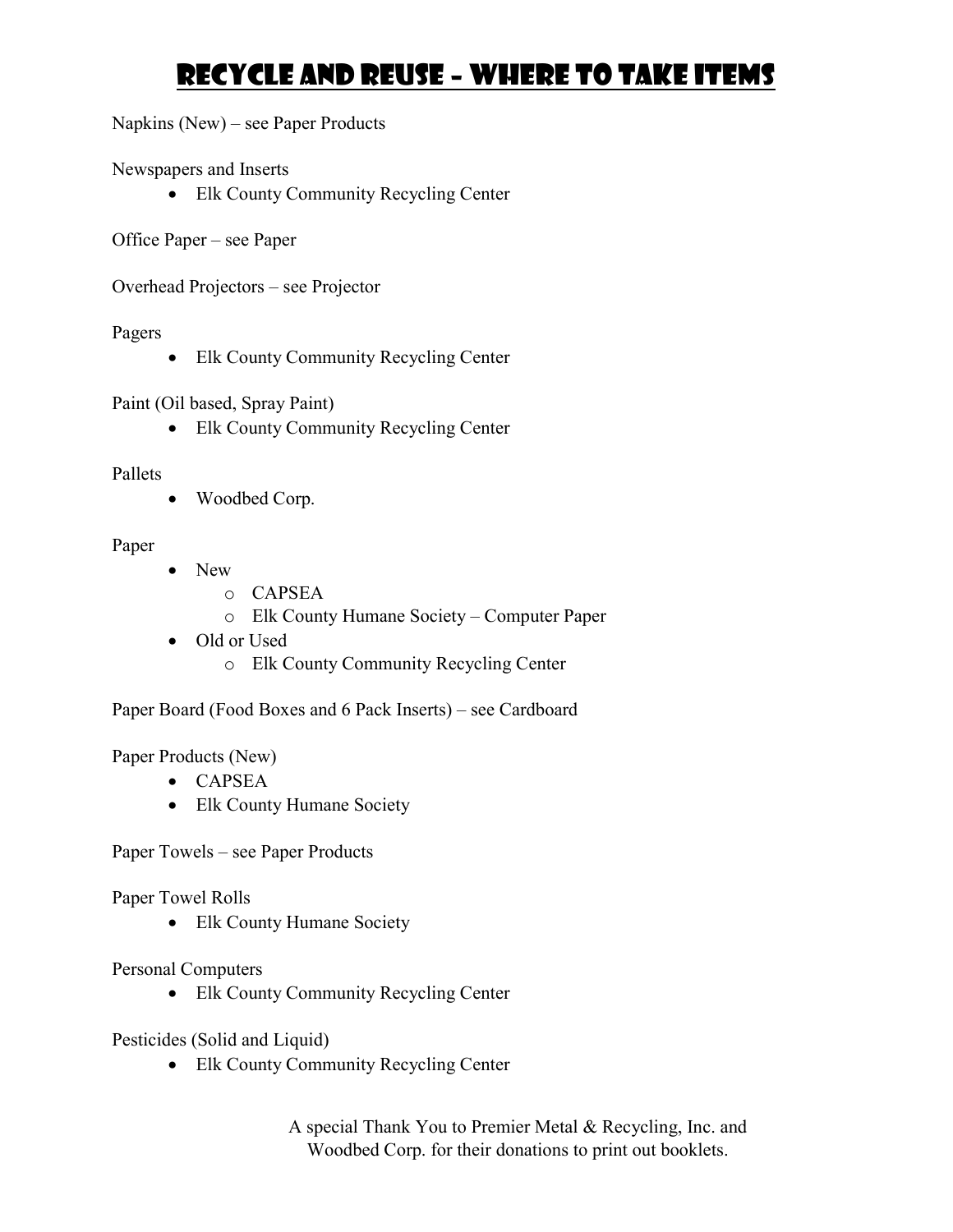#### Phone Books

• Elk County Community Recycling Center

#### Phone Cards

• CAPSEA (used for victims)

Phones

• Elk County Community Recycling Center

#### Pipe Cleaner

• Elk County Humane Society

#### Plastic Bottles

#1 PET Plastic Bottles & Clamshell Containers (clear plastic only – black is not accepted at this time)

• Elk County Community Recycling Center

#2 Plastic Bottles

Elk County Community Recycling Center

#5 Plastic Containers

Elk County Community Recycling Center

Plastic Plates and Cups (New) – see Paper Products

Pool Chemicals

Elk County Community Recycling Center (on collection dates)

#### Pop Tabs

American Legion

Pop Cans

- American Legion
- Elk County Community Recycling Center
- Premier Metal & Recycling, Inc.

Postage Stamps (Unused)

- CAPSEA
- Elk County Humane Society

Posters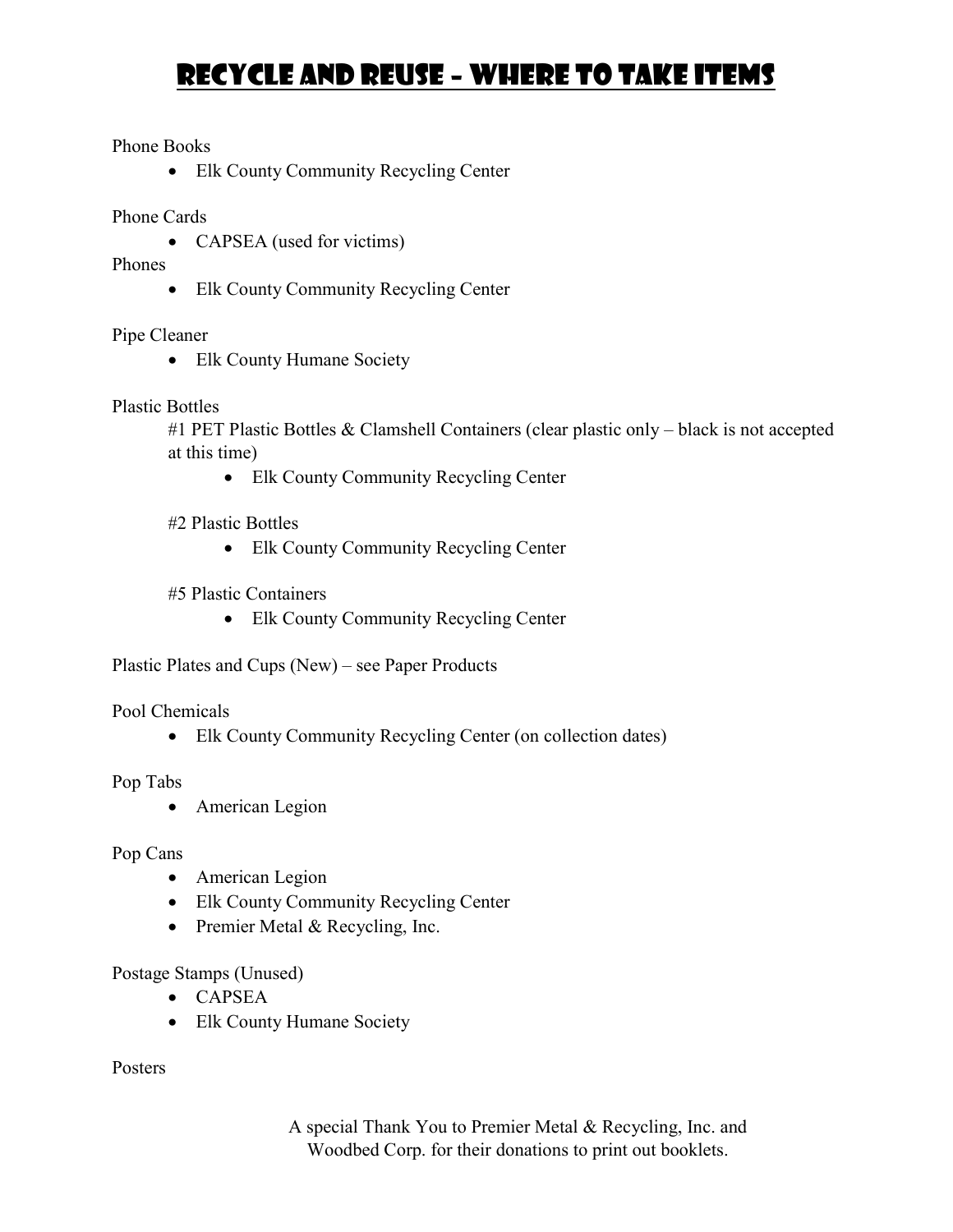• Community Nurses (on collection dates)

#### Powdered Metal Scrap

• Premier Metal & Recycling, Inc.

#### Power Cords

- Elk County Community Recycling
- Premier Metal & Recycling, Inc.

#### Printed Circuit Boards

Elk County Community Recycling Center

#### **Printers**

Elk County Community Recycling Center (there may be a charge for large printers)

#### Projector (Overhead)

• Elk County Community Recycling Center

#### Pumpkins

Woodbed Corp.

#### Putty

Elk County Community Recycling Center (on collection dates)

#### Puzzles

- Boys' and Girls' Club
- Community Nurses (on collection dates)
- St. Marys Public Library

#### Radiators

• Premier Metal & Recycling, Inc.

#### Radios

• Elk County Community Recycling Center

#### Razors (New)

CAPSEA

#### Records - Music

• Community Nurses (on collection dates)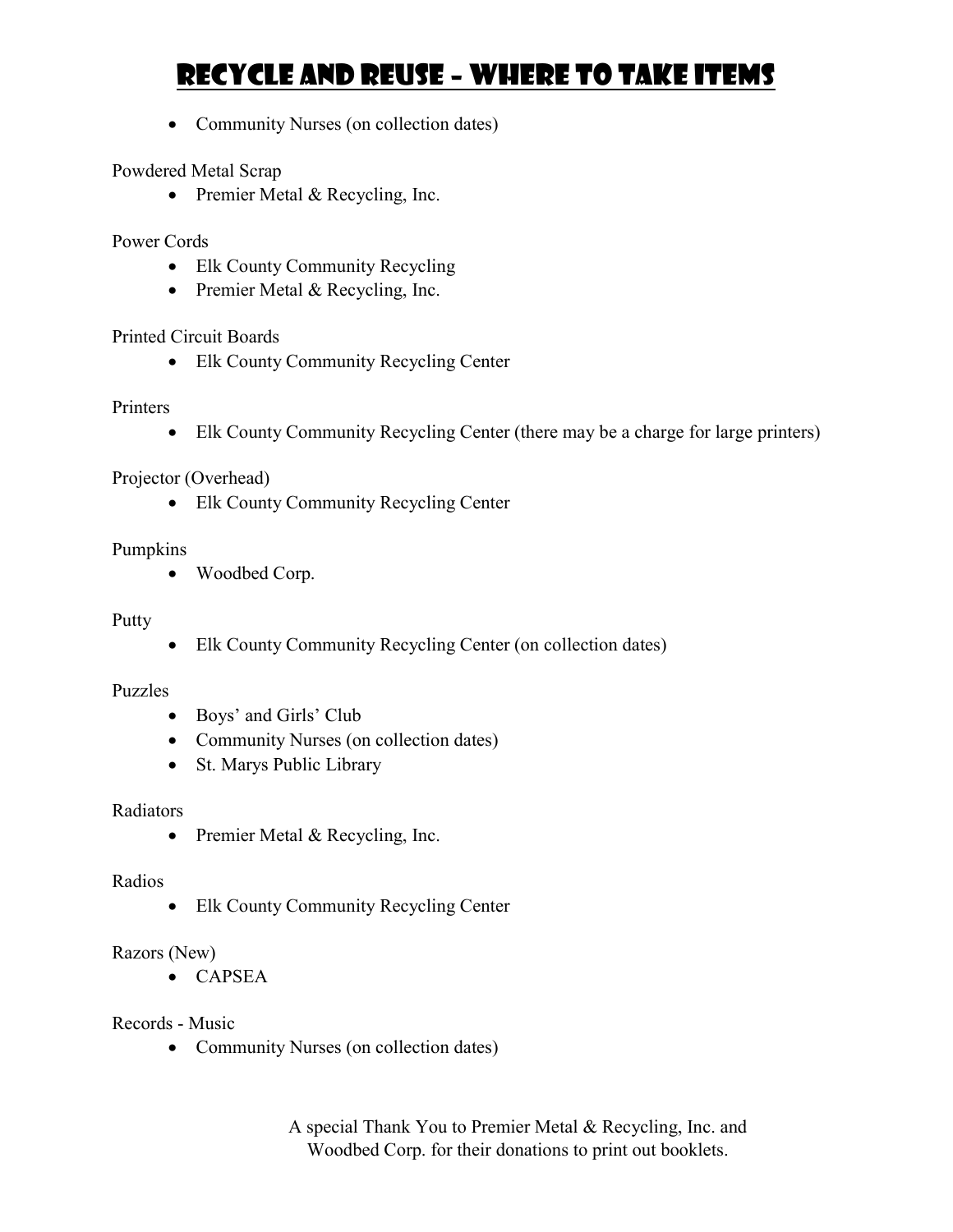Refrigerators

- Small ones Elk County Community Recycling Center (must prove Elk County residency to be free, there is a fee for residents outside of Elk County)
- Premier Metal & Recycling

Remote Controls

• Elk County Community Recycling Center

Rodenticides

• Elk County Community Recycling Center

Rubber Gloves (Disposable)

- CAPSEA
- Elk County Humane Society

Satellite Dishes

• Elk County Community Recycling Center

Scales (Digital)

• Elk County Community Recycling Center

**Scanners** 

• Elk County Community Recycling Center

Sealers (Roof and Driveway)

• Elk County Community Recycling Center

Sewing Machines

• Elk County Community Recycling Center

Shampoo (New Any Size and Unused Trial Sizes)

CAPSEA

Shaving Cream (New)

• CAPSEA

Shredded Paper (Bagged) – see Paper

Siding – see Aluminum House Siding

Soap (Bar, Liquid, Detergent, Body Wash, etc. - New Any Size and Unused Trial Sizes)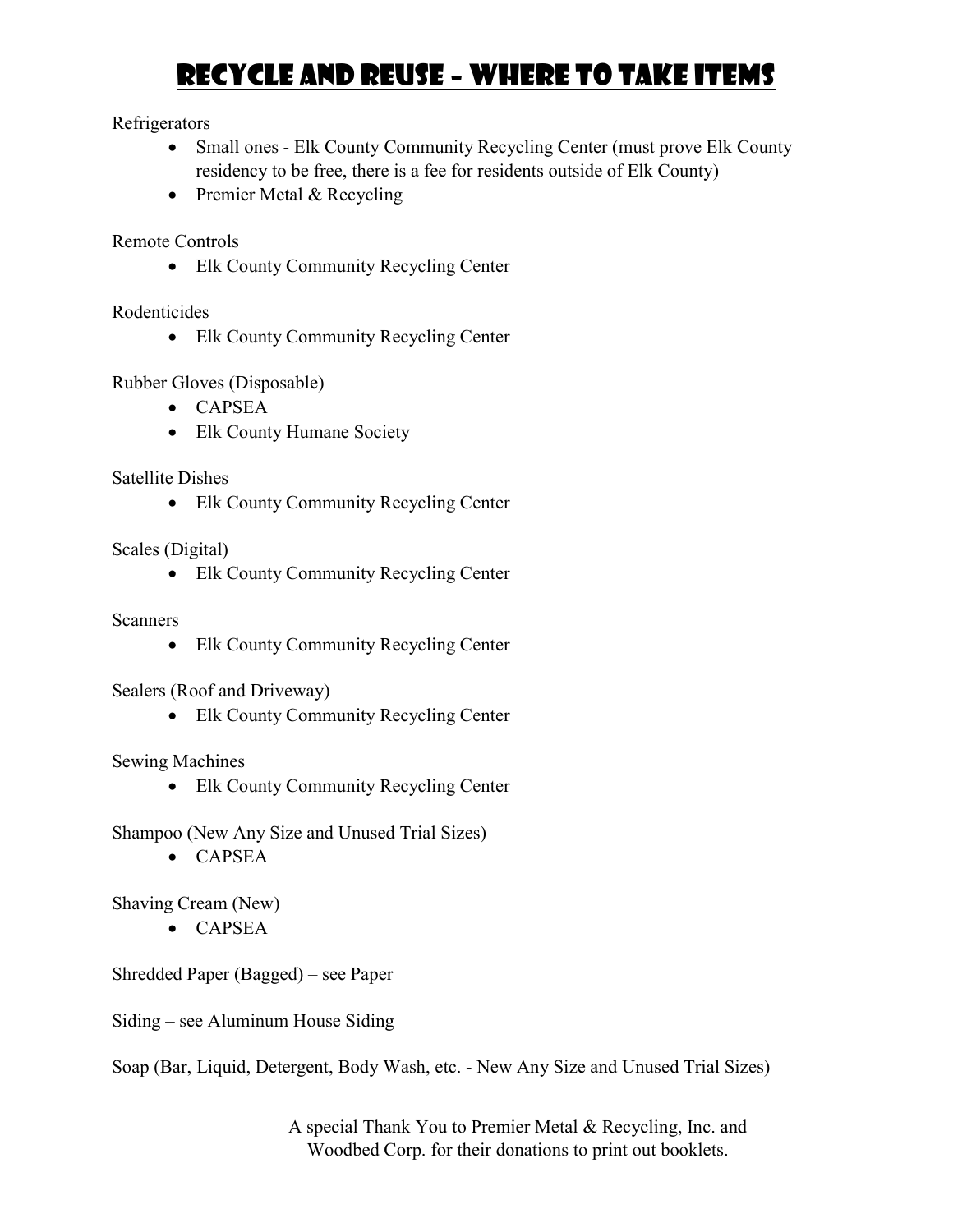- CAPSEA
- Elk County Humane Society (Dawn Dish Soap and any detergent and dryer sheets)

Soda Tabs – See Pop Tabs

Soda Cans – See Pop Cans

Software

• Community Nurses (on collection dates)

Solvents – see Flammable Liquids

Spray Paint – see Paint

Stainless Steel – see Metal

Stains

• Elk County Community Recycling Center

Stamps – see Postage Stamps

Steel – see Metal

Stereos

• Elk County Community Recycling Center

Storage Bags (New or Very Good Condition)

• CAPSEA

Stuffed Animals (new toys for children birth to 10 years)

• Project Gifts for Elk County

Sweepers

- Elk County Community Recycling Center
- Premier Metal & Recycling, Inc.

Swimming Pool Metal Siding

• Premier Metal & Recycling, Inc.

Telephones – see Phones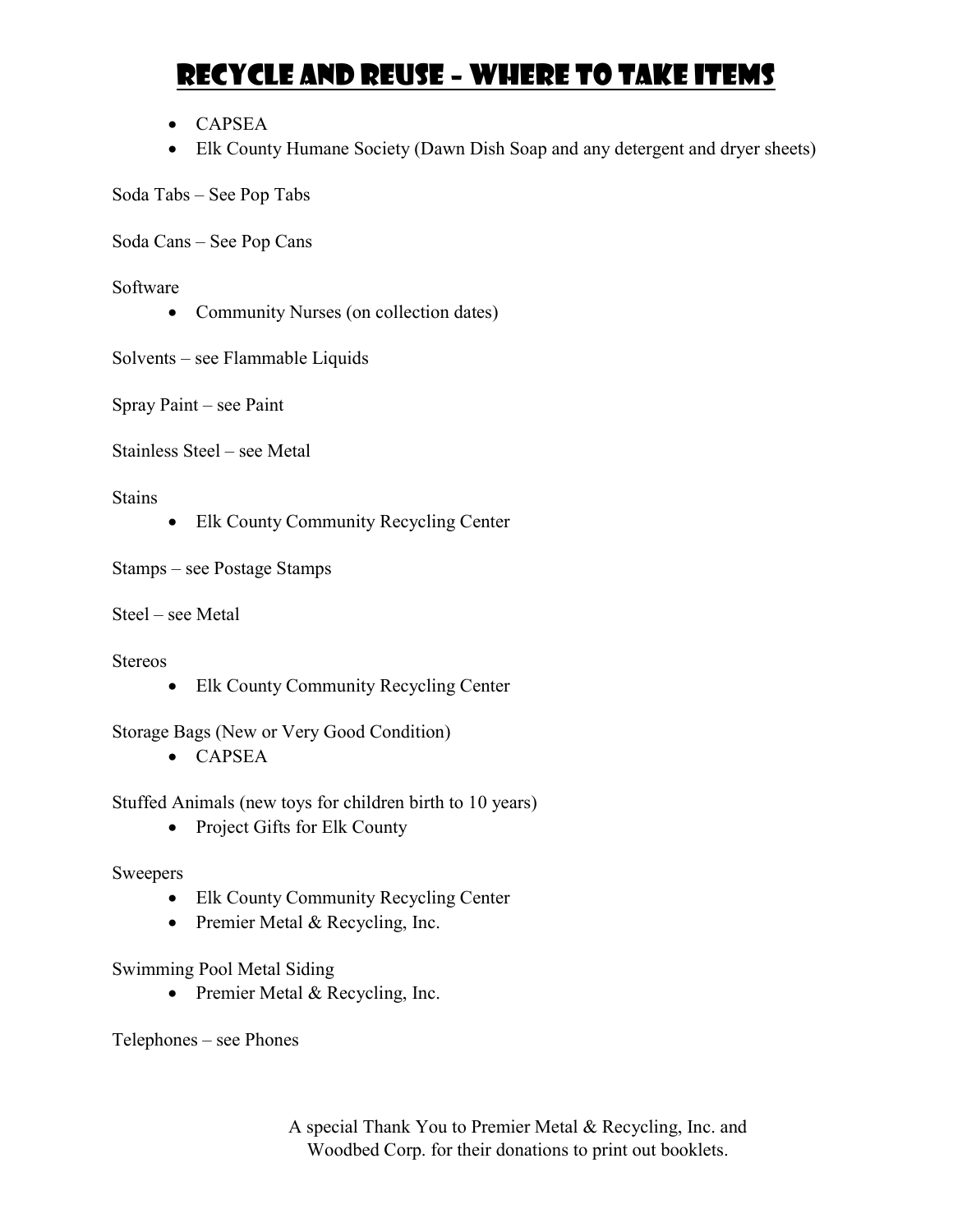Televisions

Elk County Community Recycling Center

Testing Equipment

• Elk County Community Recycling Center

Thermometers (Mercury)

Elk County Community Recycling Center

Thinner – see Flammable Liquids

Toasters and Toaster Ovens

• Elk County Community Recycling Center

Toilet Paper (New – SCOTT only, septic safe)

CAPSEA

Toilet Paper Rolls

• Elk County Humane Society

Toner Cartridges – used

- Elk County Community Recycling Center
- Elk County Humane Society
- Staples

Towels

- New or Very Good Condition
	- o CAPSEA
- Old
	- o Elk County Humane Society

Toys

- New
	- o CAPSEA
	- o Community Nurses (on collection dates)
	- o Toys for Tots
- Used in Very Good Condition
	- o CAPSEA
	- o Community Nurses (on collection dates)

Trash Bags (New)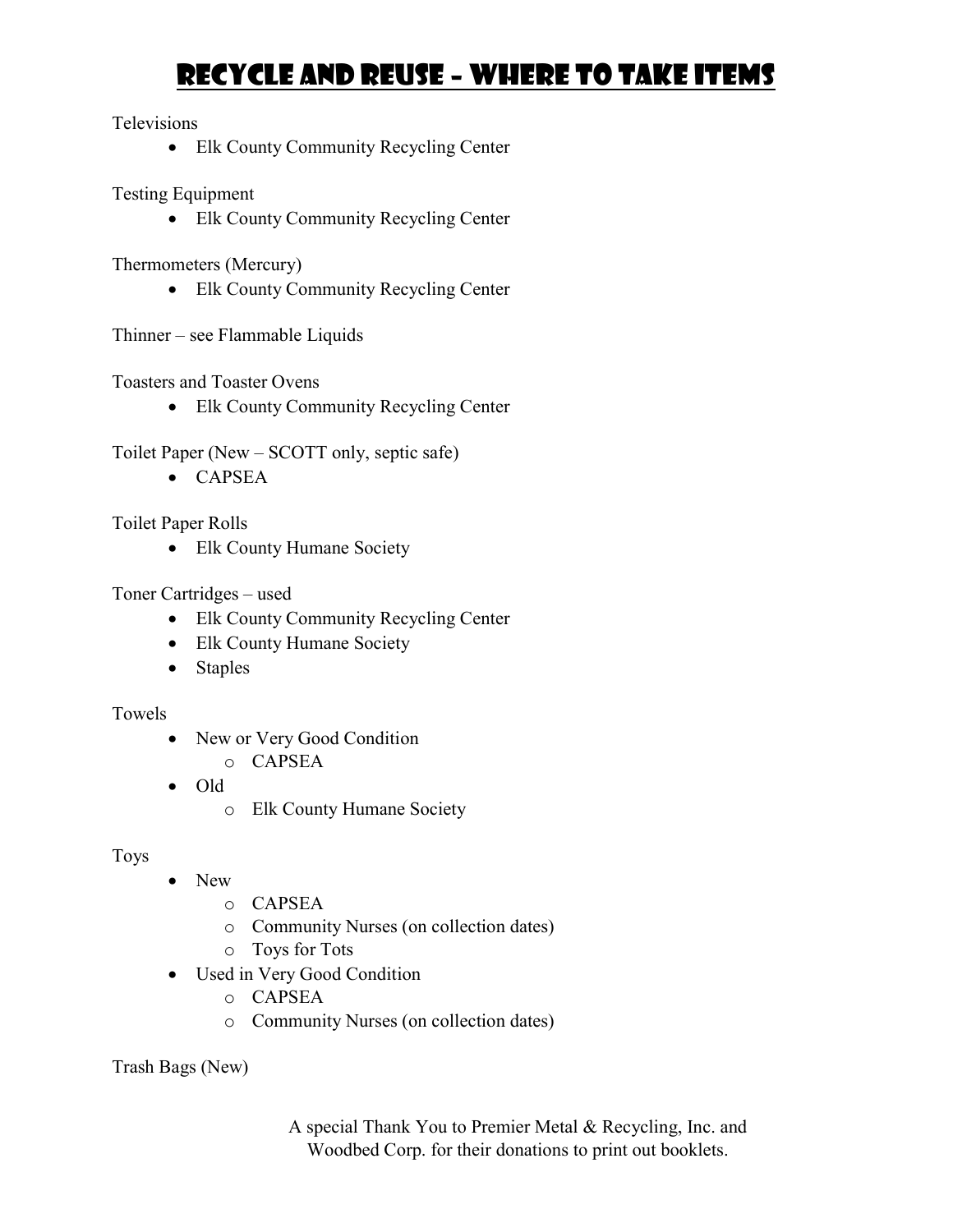- CAPSEA
- Elk County Humane Society

Travel Guides – see Books

Typewriters (Electric)

• Elk County Community Recycling Center

Umbrellas (New or Very Good Condition)

CAPSEA

Uninterruptible Power Supplies (UPS)

Elk County Community Recycling Center

Vacuums – see Sweepers

Varnish – see Flammable Liquids

#### VCRs

• Elk County Community Recycling Center

Walkers – see Medical Equipment

Washcloths – see Towels

Washer – see Appliances

Water Sealers

Elk County Community Recycling Center (on collection dates)

Water Tank – see Hot Water Tank

Wheelchairs – see Medical Equipment

#### Wipes (Baby)

• Catholic Charities

#### Wine Corks

• Elk County Humane Society

Wires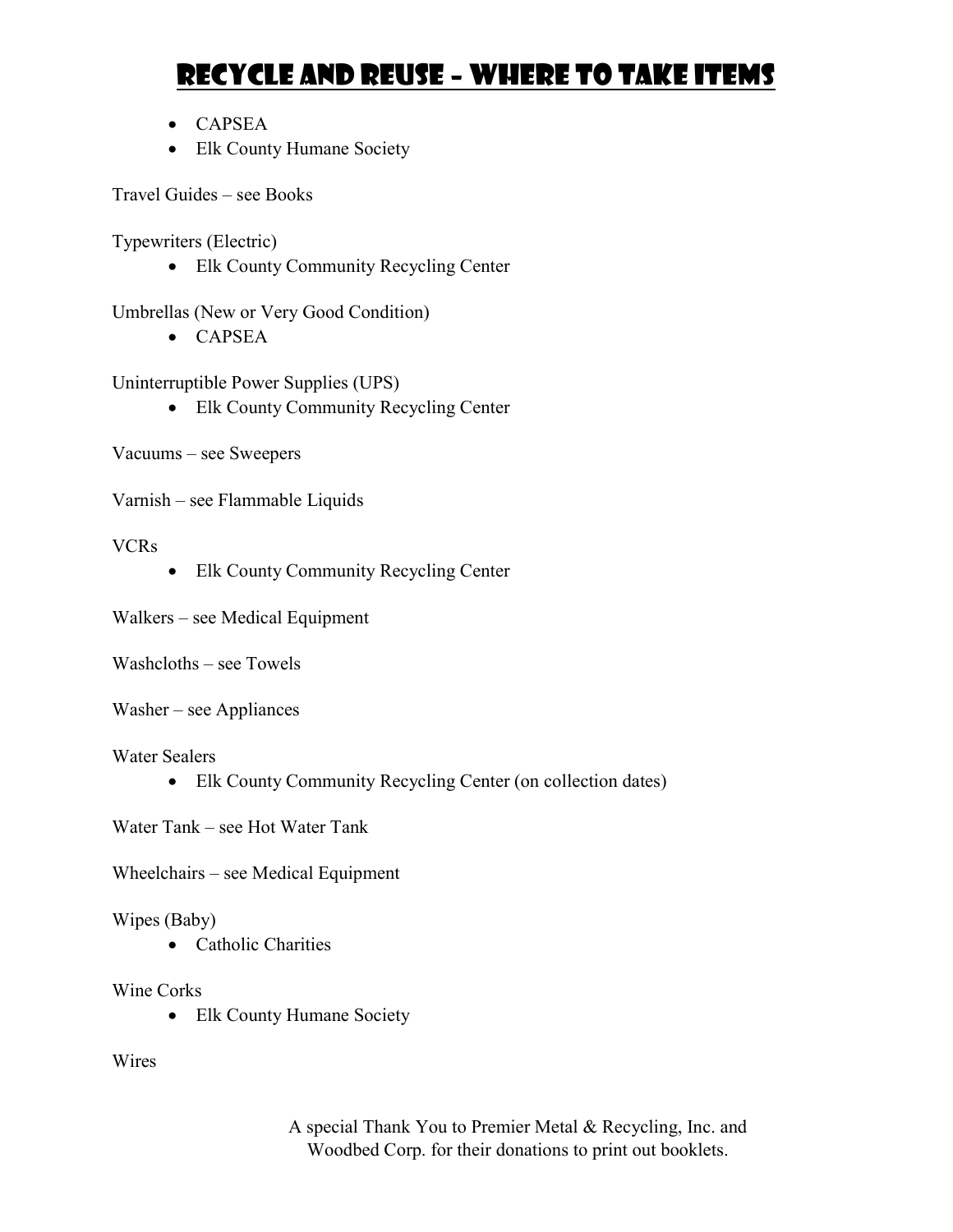• Premier Metal & Recycling, Inc.

Wood and Metal Finishing Products

Elk County Community Recycling Center (on collection dates)

Word Processors

• Elk County Community Recycling Center

VHS tapes

• St. Marys Public Library

### Please email any additions, changes, or deletions to atanderson@yahoo.com.

Updated lists are found on these pages:

- o Elk County Community Recycling Facebook Page you do not have to belong to Facebook to view this page.
- o Elk County Community Recycling Center Website: www.co.elk.pa.us/recycling
- o Premier Metal & Recycling, Inc. Website: www.premiermetalandrecycling.com
- o City of St. Marys Website: www.cityofstmaryspa.gov

A special Thank You to Premier Metal & Recycling, Inc. and Woodbed Corp. for their donations to print out booklets.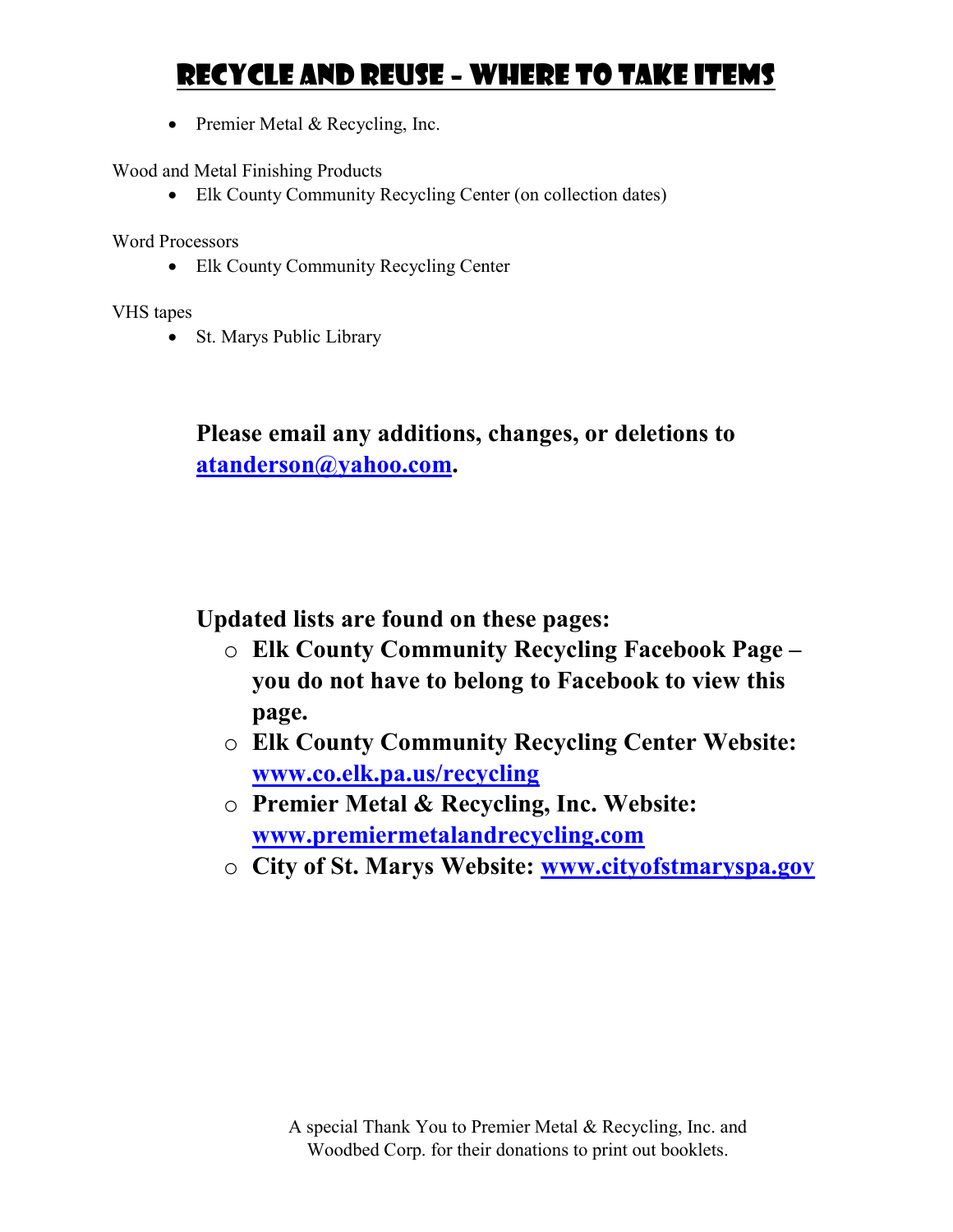Boys' and Girls' Club 19 No. Michael Street St. Marys, PA 15857 (814)781-1910 Email: boygirl@penn.com

CAPSEA P.O. Box 464 Ridgway, PA 15853 (814) 772-3838 Email: elkcapsea@windstream.net

Catholic Charities Franklin Center 32 S. St. Marys Street, #9 St. Marys, PA 15857 (814) 781-3034 (main #) (814) 788-5057 (secondary #)

Christian Food Bank P.O. Box 1033 817 S. Michael Road St. Marys, PA 15857 (814) 834-1951

Elk County Community Recycling Center 850 Washington Street St. Marys, PA 15857 (814) 834-4886 or (814) 776-5373 \*\*\* Drive thru Service\*\*\* Webite: www.co.elk.pa.us/recycling

Elk County Humane Society 1029 E Eschbach Road St. Marys, PA 15857 (814) 834-3247 Website: www.echumanesociety.org

Elk County Sheriff's Department P.O. Box 448 240 Main Street Ridgway, PA 15853 (814) 776-5353 Email: sheriff@countyofelkpa.com

Guardian Angel Center 364 Main Street Kersey, PA 15846 (814) 885-6192

Johnsonburg Police Department 100 Main Street Johnsonburg, PA 15845 (814) 965-2816

LIFT 503 E. Arch Street St. Marys, PA 15857 (814) 781-3050

Luvaas, Dr. Dawn 123 Center Street St. Marys, PA 15857 (814) 834-2165

Penn Highlands Elk 760 Johnsonburg Road St. Marys, PA 15857 (814) 788-8000

Premier Metal & Recycling, Inc. 1013 DeLaum Road St. Marys, PA 15857 (814) 834-1239 Website: www.premiermetalandrecycling.com